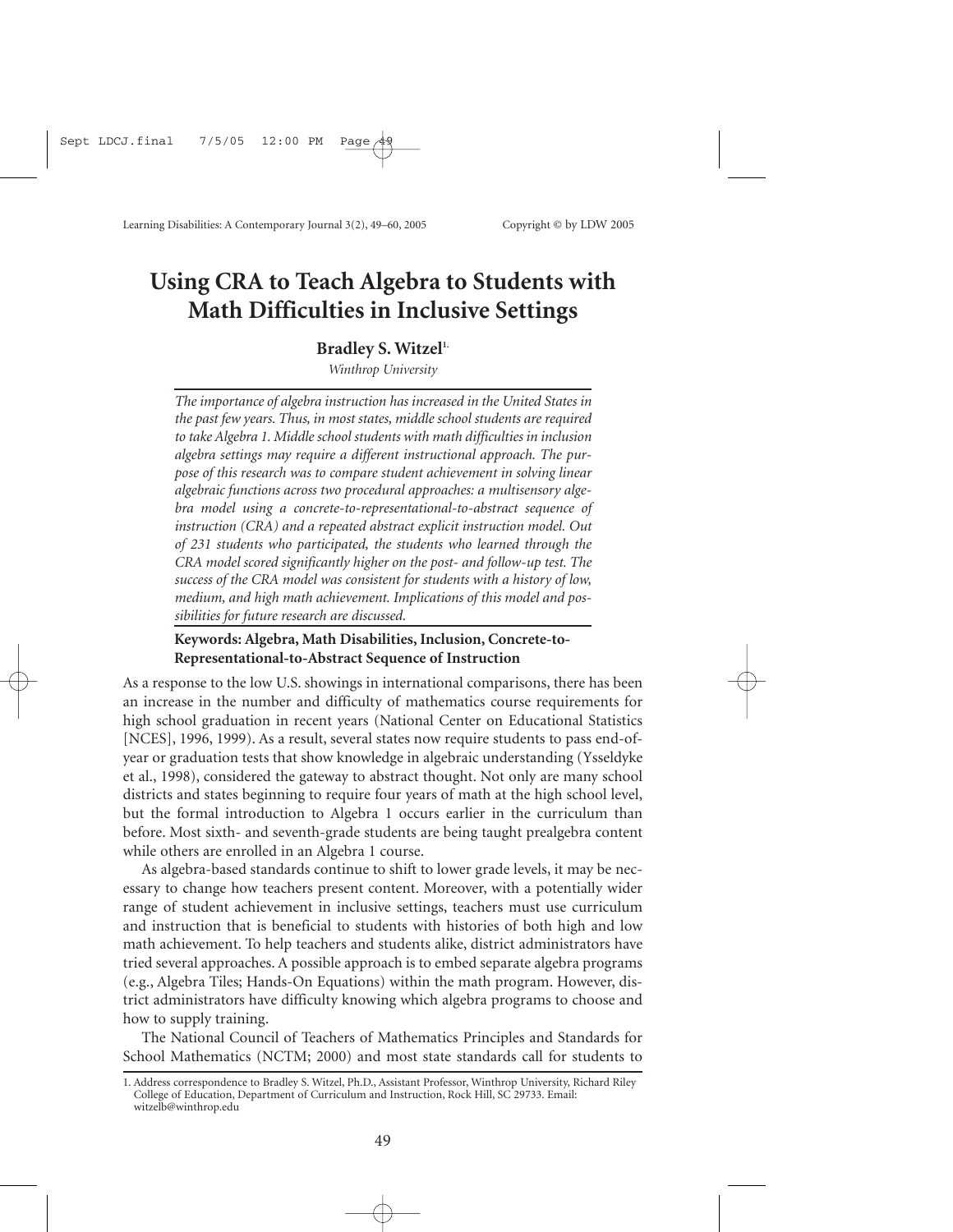explore math through hands-on means in order to help build math problem-solving and higher-order thinking. Although many algebra programs claim to help students learn initial equations through hands-on instruction, such programs are typically limited in terms of the skills addressed. Even with introductory algebra skills it is difficult to locate math manipulatives that accurately address effective stepwise procedures for a variety of linear functions. Few secondary-level math teachers use concrete objects (Howard, Perry, & Conroy, 1995), suggesting that teachers may be concerned that the manipulative objects included in some algebra programs and textbooks do not accurately represent a concept or there is an unclear connection between the manipulation of the objects and the procedures used in abstract problem solving.

Nevertheless, many students learning secondary-level math benefit greatly from interacting with properly designed concrete materials (Demby, 1997; Goodson-Epsy, 1995; Kraayenord & Elkins, 2004; Maccini & Hughes, 2000; Zawaiza & Gerber, 1993). For example, interactions with concrete materials increase the likelihood that students remember stepwise procedural options in math problem solving, because they allow students to encode and retrieve information in a variety of sensory options: visual, auditory, tactile, and kinesthetic. Students can create portable concrete kits by connecting the concrete materials in class to pictorial representations on most homework and testing situations. Thus, when a student confronts a difficult math problem, he/she is able to create drawings similar to the use of concrete manipulations.

Teaching students through the use of concrete objects, pictorial representations, then abstract numerals, is called the concrete-to-representational-to-abstract sequence of instruction (CRA). CRA is a three-stage learning process where students learn through physical manipulation of concrete objects, followed by learning through pictorial representations of the concrete manipulations, and ending with solving problems using abstract notation. Teaching students through these three learning stages has been shown to be beneficial to secondary students with difficulties in such skills as fractions (Butler, Miller, Crehan, Babbitt, & Pierce, 2003; Jordan, Miller, & Mercer, 1999); word problems (Hutchinson, 1993; Maccini & Hughes, 2000); and advanced linear functions (Witzel, Mercer, & Miller, 2003). Nevertheless, few published research investigations have examined the use of the full CRA sequence of instruction with algebra students with and without learning disabilities combined in inclusive settings.

#### **TRANSITIONING FROM ARITHMETIC TO ALGEBRA**

The reason for increased concern with algebra comes from the uniqueness of algebra equations. There are conceptual differences between the approach to an arithmetic problem compared to an algebra problem (Lee & Wheeler, 1989). Students may confuse arithmetic procedures due to the new algebra notation (Stacey & MacGregor, 1989). While algebra often requires meaningful manipulations of symbols, it also involves manipulations of equations that have little or nothing to do with the purpose of the equation (Phillipp & Schappelle, 1999). This disconnection appears because the apparently arbitrary symbols in algebra can be manipulated with little regard to the numerals in the original equation. An effective curriculum is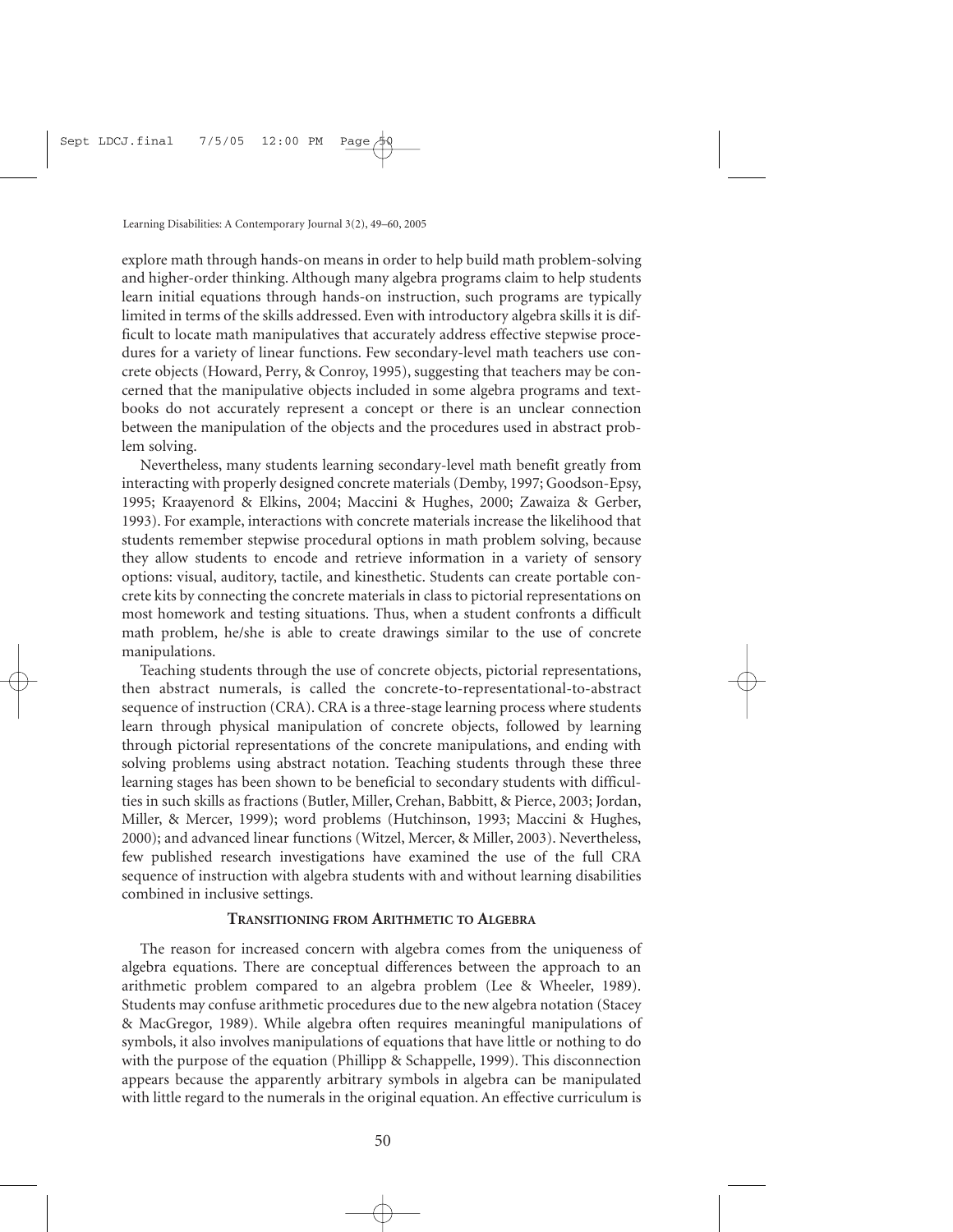one that can help students acquire the new symbol system as well as teach the proper steps to solving algebraic problems (Stacey & MacGregor).

Even though algebra evolves from arithmetic, a learning gap exists. In other words, knowledge of arithmetic is necessary but not sufficient for algebra success (Witzel, Smith, & Brownell, 2001). Even if the student understands the abstractness of algebra, a lack of fluency in arithmetic will interfere with learning algebra. For example, a student may understand how the systems of equations  $2x + 8y = 12$  and  $5y - 3x = 7$  may intersect at one point, but the same student cannot solve the system of equations numerically if he or she cannot solve the arithmetic aspects within this problem. While arithmetic is important, success in arithmetic does not guarantee success in algebra. Using the same example, if the student is confused by the notation and does not know why the two equations come to a single answer, it is unlikely the student will realize that he or she should or could compute them together. For teachers, arithmetic knowledge must be reinforced throughout Algebra 1.

#### **MULTISENSORY ALGEBRA MODEL**

The CRA algebra model used in this study was designed to portray concepts for solving for variables with multiple coefficients, fractions, and even exponents while supporting continued operational development. Different from other CRA models, this model represents more components of linear functions. For example, instead of a colored block representing 1X, the model represent the coefficient of one and the unknown X separately. (See Figure 1 for a description of a linear function using this model.)

Capable of generalized use to many algebra skills, the purpose of this model is to allow multiple uses within an algebra curriculum. The CRA model is considered multisensory because it relies on not only visual and auditory interactions with content, but also kinesthetic and tactile, through the use of hands-on manipulations of objects and matching of pictorial drawings. The purpose of this study was to compare the benefits of this multisensory CRA algebra model to those of traditional abstract instruction with middle school students in inclusion settings.

#### *Methodology*

A pre-post-follow-up design with random assignment of clusters was employed. Students were clustered by class and divided into two groups across each teacher, a treatment class and a comparison class. The objective for both groups was to improve prealgebra skills. The dependent measure, number of correct answers out of 27 possible on an algebra assessment, was analyzed for both groups before instruction, immediately after instruction, and three weeks following the conclusion of instruction.

For the purpose of this study, conceptual knowledge was defined as the ability to incorporate previously learned declarative and procedural knowledge to answer novel problems (Bottge, 2001). For example, students scaffolded procedural knowledge of solving inverse operations (e.g.,  $X + 3 = 5$ ) to solve two-step inverse operations (e.g.,  $2X + 3 = 5$ ). If one step is taught thoroughly and effectively, students should be able to generalize their understanding.

After 19 lessons covering five math skills, the two groups of students were compared on multiple-step linear functions with the variable on both sides of the equal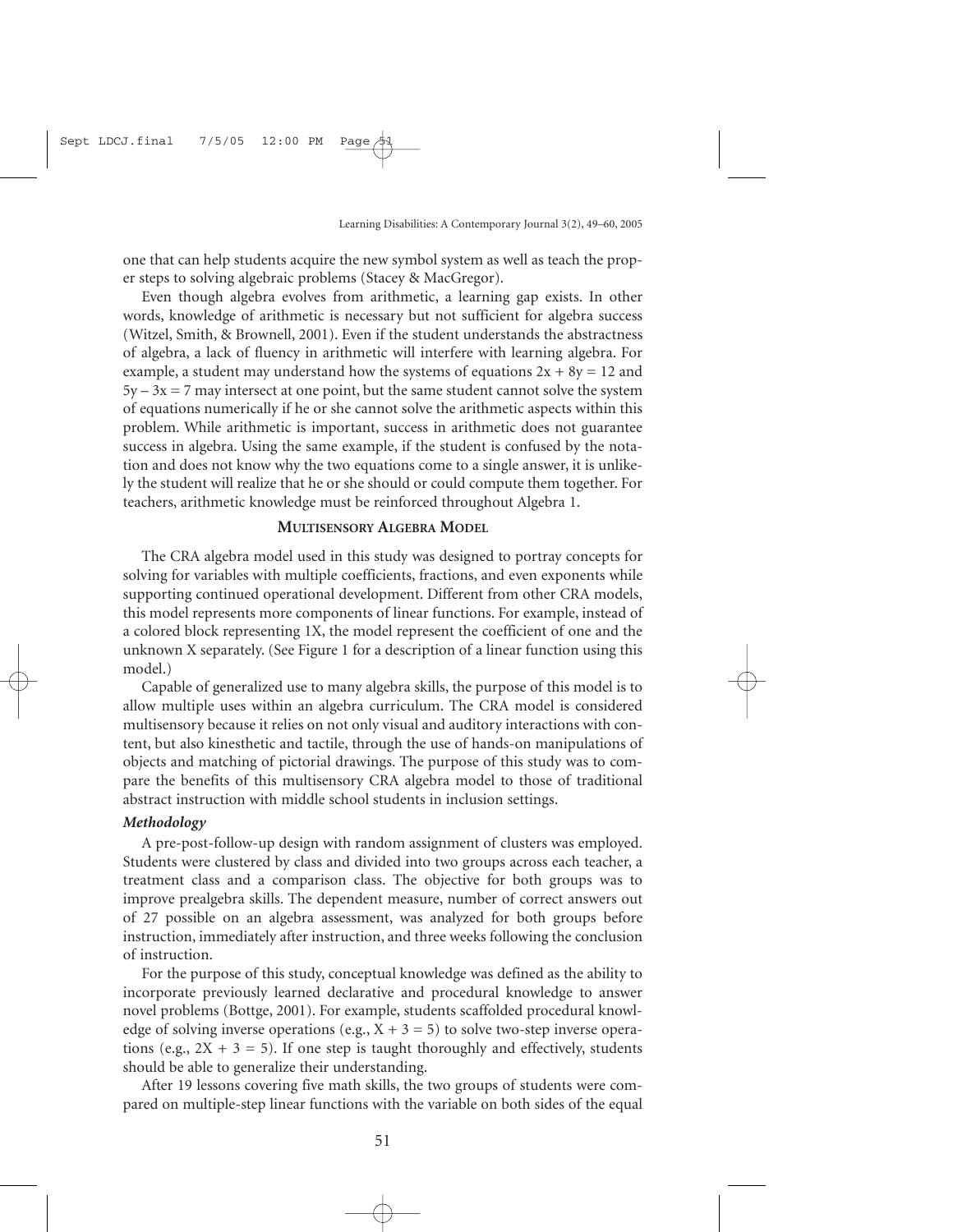sign (e.g.,  $3X - 4 = X + 8$ ) using an assessment instrument standardized to tenthgrade local students who completed prealgebra and algebra with an A or B letter grade. One of the instructional groups of students learned through a CRA model, the other learned through repeated abstract instruction. Both groups were taught the same number of lessons using scripted lessons that followed the same instructional steps. Additional comparisons were made on performance per instructional groups according to students' previous year's math achievement scores.

#### *Study Participants*

Six general education math teachers and 358 students from four middle schools in a southeastern United States urban county participated in this research. Four teachers individually taught eight mathematics classes for sixth graders, and two teachers taught four mathematics classes for seventh-graders. Each teacher taught one class using the CRA method and one class using traditional abstract instruction. A coin flip decided which of each teacher's two possible math inclusion classes would be the treatment CRA class. The six sets of teachers were trained individually on the algebra program in a one-day session with weekly meetings during instruction. Follow-up meetings consisted of the teacher demonstrating upcoming lessons with the manipulative sets.

Every class included students with and without learning disabilities. Due to the transient environment of the region, of the original 358 students, data from only 231 students were usable for analysis. Student data were eliminated if test data from the previous year were missing or if the district did not have a student's complete educational history. Student groups were compared according to statewide achievement score stanine, grade level, age, how many students with learning disability labels had goals in mathematics, and socio-economic status as determined by those provided free or reduced-cost lunch. See Table 1 for student demographics per instructional group.

#### Table 1

| <b>Descriptive Statistics</b> |     |                  |       |                      |            |                              |    |       |          |             |
|-------------------------------|-----|------------------|-------|----------------------|------------|------------------------------|----|-------|----------|-------------|
|                               | N   | Achievement Mean |       | General              | <b>SLD</b> | Free/reduced Male Female 6th |    |       |          | 7th         |
|                               |     | stanine          | age   | education math lunch |            |                              |    |       |          | grade grade |
| Abstract                      | 123 | 5.56             | 12.15 | 100                  | 23         | 40                           | 51 | 72 74 |          | - 49        |
|                               |     | $(SD = 1.82)$    |       |                      |            |                              |    |       |          |             |
| Multisensory 108              |     | 5.05             | 12.18 | 82                   | 26         | 42                           | 47 |       | 61 47 61 |             |
|                               |     | $(SD = 1.56)$    |       |                      |            |                              |    |       |          |             |

*Demographics of Each Instructional Group with Achievement Stanine Means and Standard Deviations*

#### *Algebra Construct*

The CRA algebra model was used to teach students a series of algebra skills from reducing simple two-statement expressions to solving linear functions with unknowns on both sides of the equal sign. The unit plan consisted of 19 lessons and five math skills: reducing expressions, solving inverse operations, solving inverse operations with negative and divisor unknowns, solving linear functions with unknowns on one side of the equal sign, and solving linear functions with unknowns on opposite sides of the equal sign (i.e.,  $27 + 7W = -2W - 18$ ). The reason why this last step was chosen was that it is one step beyond any published algebra manipula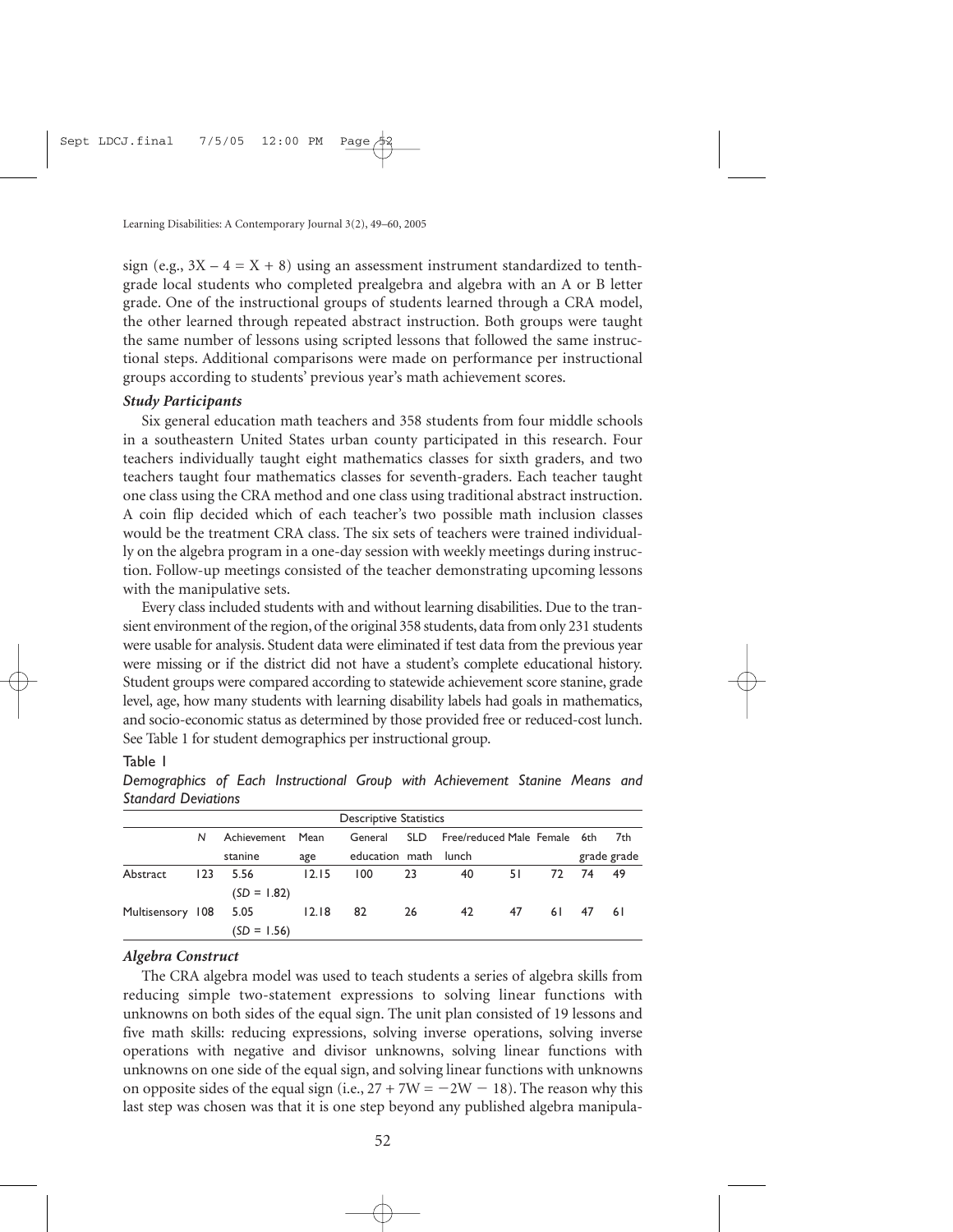tive material; thus, it has never been used as a construct. Three lessons were allotted to reducing expressions and all other skills were allotted four lessons. The treatment group was taught one concrete lesson followed by one pictorial representation lesson for every math skill. On third and fourth days, each math skill was taught at the abstract level. By comparison, the abstract group was taught using abstract notation every day of the study. All groups across the school district began and ended instruction on the same days.

*Pretest condition.* Teachers who participated not only wanted a statistical comparison, they also wanted to learn more about the differences of each instruction firsthand. Using a coin flip, the researcher randomly chose one math class for the teacher to teach using CRA instruction and the other class to be taught using the abstractonly traditional methods. Therefore, each teacher or team of teachers taught one traditional abstract class for every multisensory CRA algebra class.

*Common procedures.* Mercer, Jordan, and Miller (1994) found that most math textbooks follow explicit instruction guidelines. Even though textbooks have evolved in the past 10 years, the format within textbook lessons has remained similar. In addition, explicit instruction has long been the accepted means to math instruction for students with disabilities (Bryant, Hartman, & Kim 2003). Specific to algebra it believed that explicit instruction allows students to see the connection from arithmetic to algebraic functions (McConnell & Bhattacharya, 1999).

To match what is considered best practice as well as standard within current math instruction, lessons were designed around explicit instruction guidelines. Components of each lesson in both groups consisted of an advanced organizer, description of activity, description of activity and modeling steps, guiding students through steps, and allowing students independent practice. Teachers taught both instructional groups during 50-minute class periods on the same day. (Each lesson consisted of the full 50 minutes.) Since it was expected that concrete lessons would cover fewer problems, teachers were informed to complete as much of the class period would allow. For sometimes rapidly moving abstract lessons, teachers were to include more independent practice problems if time remained following their script. Plans called for each group to cover the same problems and same corresponding worksheet.

*Treatment group.* Students in the treatment group worked in the same classroom setting that they had used throughout the year, but now their teacher taught using the CRA model. Since the students had minimal prior experiences with algebra, they were introduced to algebraic thinking through CRA. Each treatment lesson included four steps: (a) introduce the lesson, (b) model the new procedure, (c) guide students through procedures, and (d) begin students working at the independent level. These four steps were used for instruction at the concrete, representational, and abstract stages of each concept. Teachers taught the concrete lessons using manipulative objects, the representational lessons using pictures, and abstract lessons using Arabic symbols. (See Figure 1 for a sample of concrete and representational sets of reducing expressions.)

*Comparison group.* The comparison instructional techniques included introducing a lesson, modeling a procedure, working with students through guided and independent practice, and assessing their knowledge. Since the students had minimal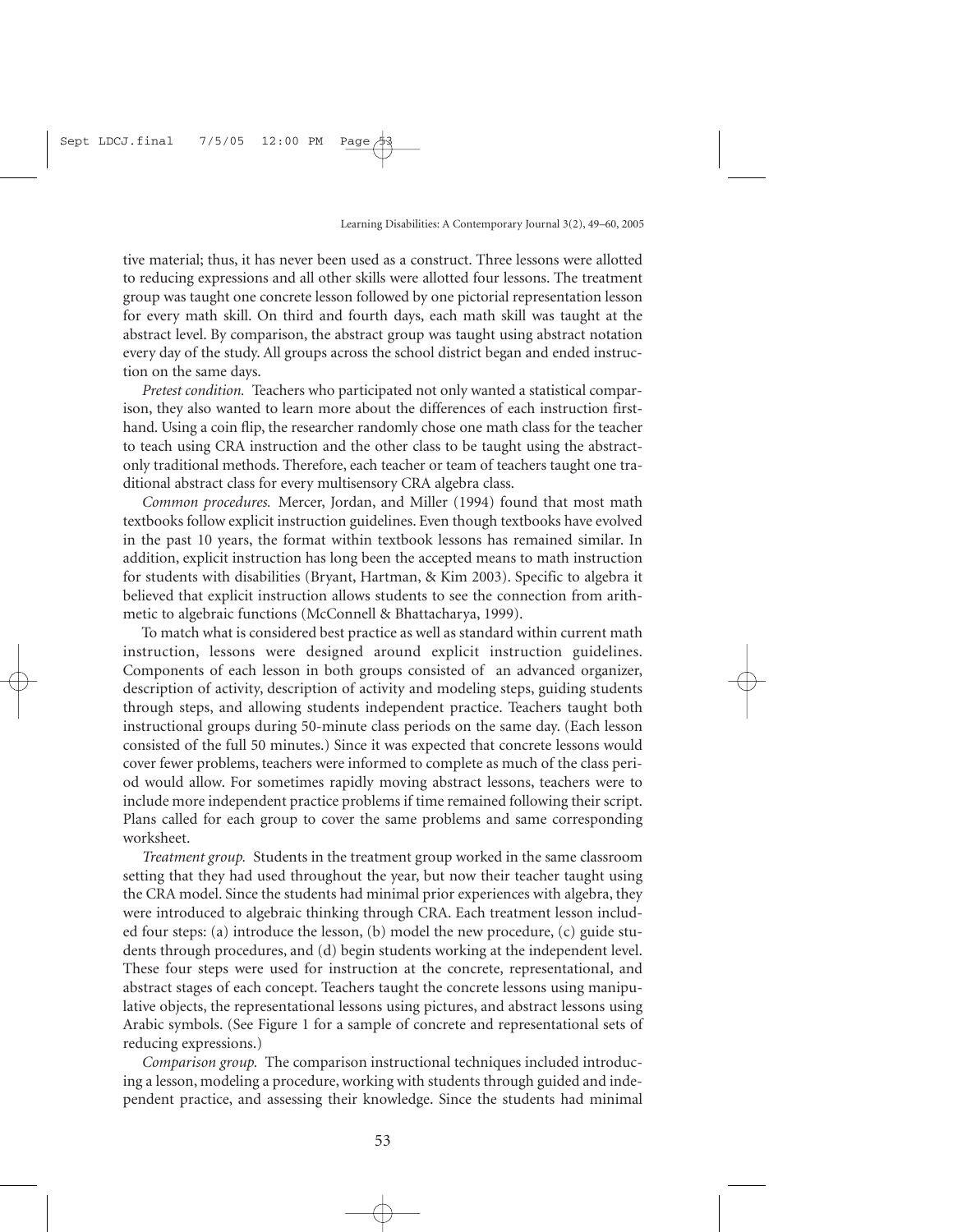Step 1: A **concrete** representation of 5 – 2X – 6 must use manipulative objects. For this problem it would appear in the following order: five small sticks, a minus sign, one coefficient marker, an X, a plus symbol, a large stick, an equal line, and three small sticks. Manipulating the objects leaves the answer as a minus sign with one stick remaining and a minus sign followed by two cups of X.



Step 2: A pictorial **representation** would closely resemble the concrete objects but could be drawn exactly as it appears below. A student solves representational problems exactly as she would solve them concretely.

For example,



Step 3: An **abstract** problem is written using Arabic symbols as displayed in most textbooks and standardized exams. Students in the comparison group used this format for problem solving during each lesson. The multisensory group only used this format after concrete and representational manipulation. To solve abstract problems, students write each step to solving the problem. For example,

$$
\begin{array}{c}5-2X-6\\{}^+5-6-2X\\{}^-1-2X\end{array}
$$

*Figure 1.* Concrete, representational, and abstract examples of a reducing expressions problem.

prior experiences with algebra, the abstract approach of instruction introduced them to the abstract thinking associated with algebraic concepts. Students in this group also worked in the same classroom setting that they had throughout the year. The teacher instructed each lesson using examples of abstract equations. (See Figure 1 for a sample of how an abstract equation appears. See Table 1 for demographics of students in each instructional group.)

*Materials.* The materials used in the study were developed to determine the difference in acquisition and retention of algebraic understanding by students with and without learning disabilities in math. Students in both the treatment and the com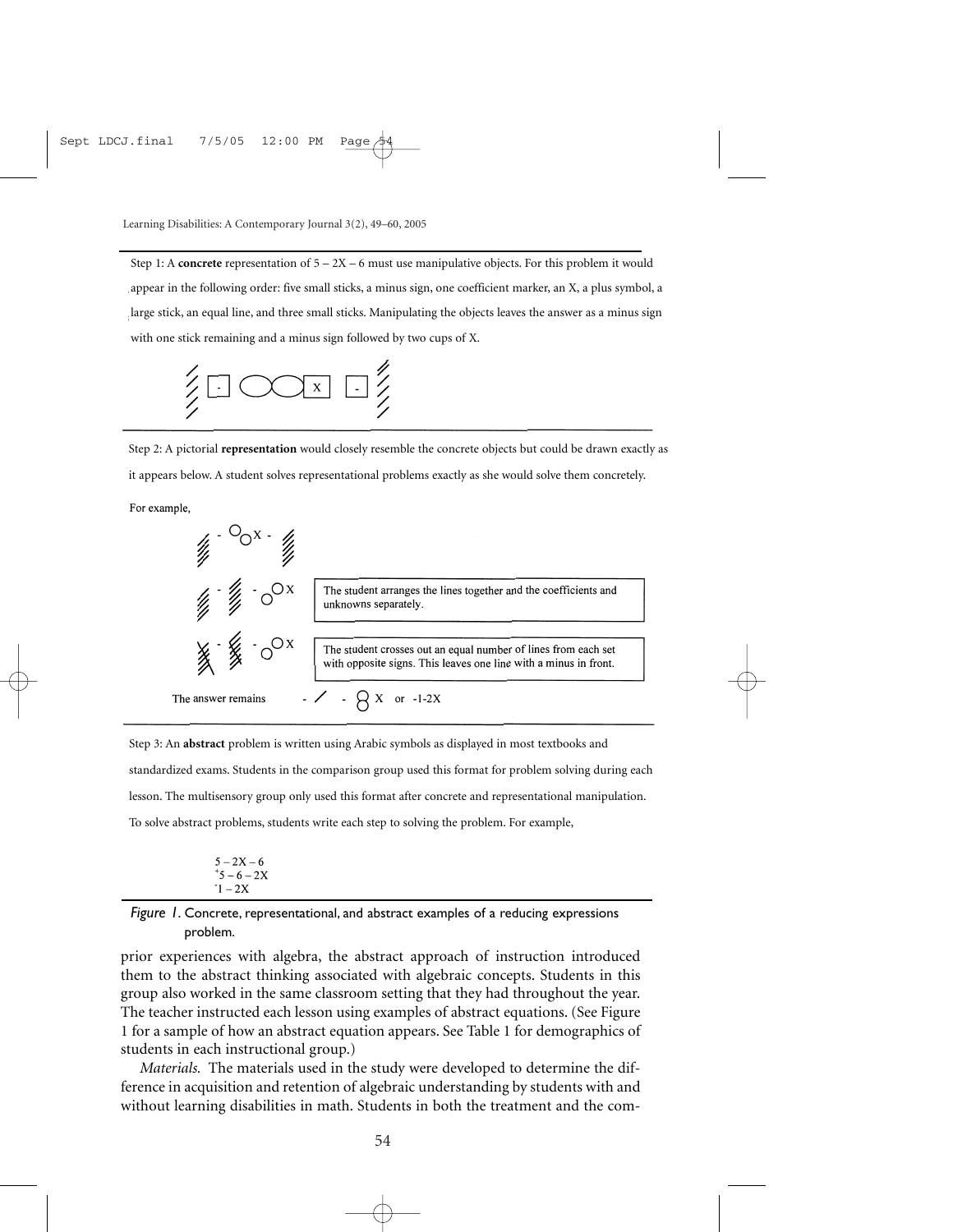parison groups were tested using the same instrument for the pretest, posttest immediately following instruction, and three-week follow-up after instruction had ended. Treatment and comparison groups received the same questions and equations on daily learning sheets to guide them and their teachers through instruction. The treatment group had different instructional steps for both concrete and representational instruction.

#### *Assessment Tools*

To determine student gains, a test instrument was developed to measure students' acquisition and retention on the final skill of a five-step instructional set: solving linear functions with unknowns on both sides of the equal sign. After creating an initial pool of 70 items and elimination of seven items by an expert review of experienced high school math department chairs, a 63-item pool of questions on solving linear functions with unknowns on both sides of the equal sign were distributed to 32 tenth-grade students who had completed prealgebra and algebra with an A or B grade. The 27 items that remained carried a medium difficulty level between 37.5% and 62.5% accuracy. Thus, a score of 13 to 14 correct would mean that the student was performing on par for solving algebraic linear functions with tenth-grade students who had completed a full year of prealgebra and a full year of algebra with an A or B in the same school region.

A single test form was used for pretest, posttest, and follow-up. Pretest measures were obtained one week prior to implementation of the treatment. Posttest measures were obtained five weeks later upon completion of the last day of the treatment, and follow-up measures were obtained three weeks after treatment had ended. The tests did not have a time limit per se, except that the test had to be completed by the end of the class (50 minutes). No student used the entire class period on any of the measures. Students were not instructed on any of the equations between the posttest and the follow-up. Test items were scored as correct or incorrect by teacher comparison to an answer key. All test scores were checked by the author.

#### *Treatment Fidelity*

To ensure that the sequence of instruction components was used consistently throughout the treatment and across comparison groups, teachers were trained in both instructional approaches in a one-day session with weekly instruction of upcoming lessons. For fidelity purposes, a checklist was used during an observation of each teacher four times during instruction. The teacher was observed on delivery of the explicit instructional components. The lead author observed each teacher during a concrete lesson, a representational lesson, and two abstract lessons. Every teacher who participated in the study completed every required scripted component during the observations.

#### **RESULTS**

The statistical results favored the treatment group who learned through multisensory algebra over the comparison group who learned through traditional abstract explicit instruction. Both the treatment and the comparison group showed improvement from the pretest to posttest and follow-up tests. For the group of students who participated in multisensory algebra, those who scored above average on statewide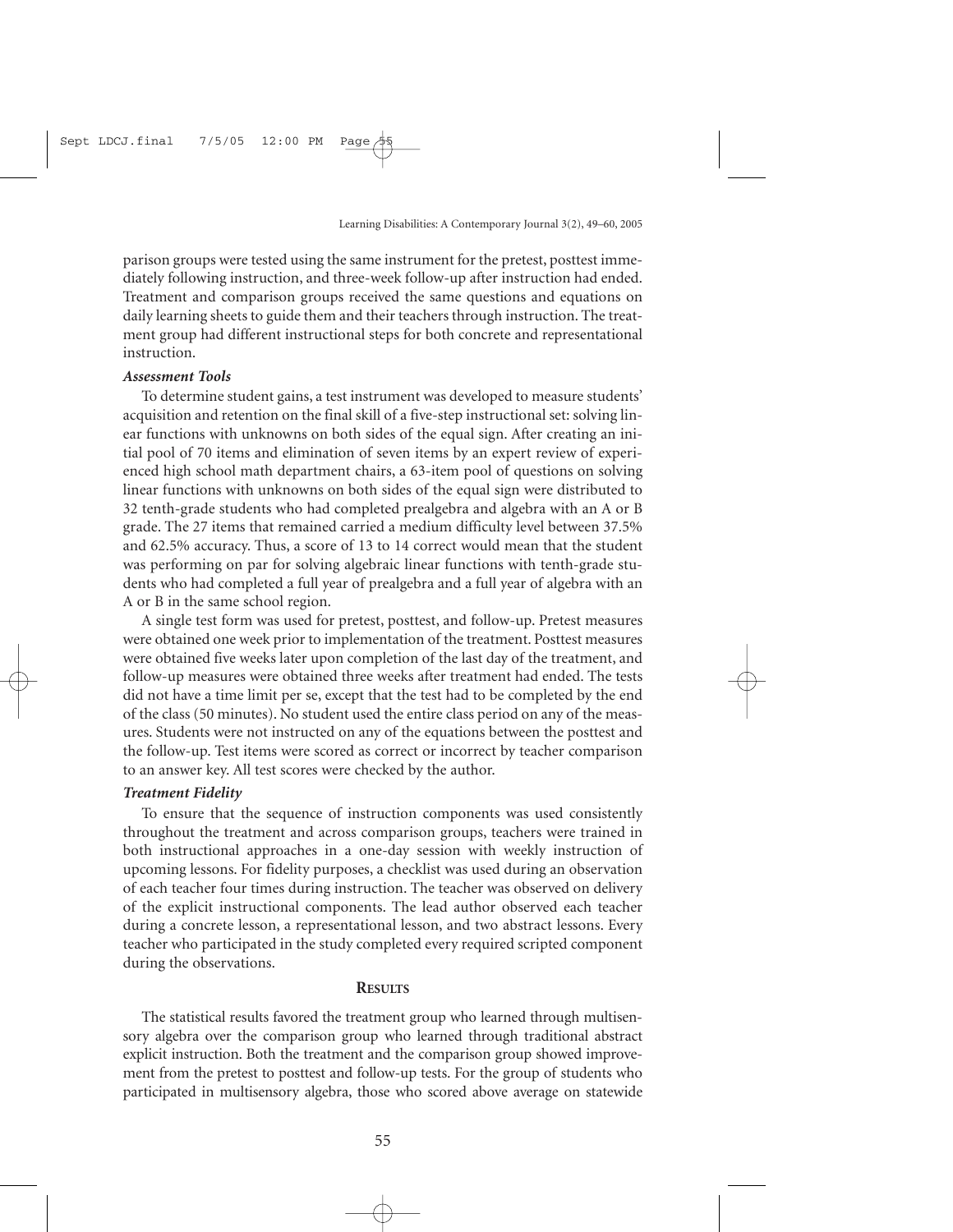achievement tests scored at least as well on this assessment as students who passed algebra with a C or better. For the group of students who participated in traditional abstract instruction, only those who scored in the 9<sup>th</sup> stanine of the statewide achievement tests scored at or better than the average of students who completed and passed algebra with a C or better.

#### *Overall Differences*

The interaction between test occasion (pre-, post-, and follow-up) and instructional group (Multisensory Algebra and Abstract) yielded a significant difference, *F* (5, 687) = 44.60, *p* < 0.01. Calculations for effect size,  $r^2$ <sub>pb</sub>(687) = 0.245, showed that 24.5% of the variance of scores was accounted for by the interaction of test occasion and instructional group. Since three follow-up tests were analyzed, the Bonferroni correction procedure ( $\alpha$  = 0.05 / 3 = 0.017) was used to maintain a 95% confidence level. See Table 2 for average scores on the pretest, posttest, and followup tests for both treatment and comparison groups.

#### Table 2

*Pretest, Posttest, and Follow-Up Means and Standard Deviations within Each Instructional Group*

|                     | Pretest            | Posttest                            | Follow-Up         |
|---------------------|--------------------|-------------------------------------|-------------------|
| Abstract            | $0.57$ (SD = 1.12) | $5.36$ (SD = 5.75)                  | $5.51(SD = 5.97)$ |
| <b>Multisensory</b> | $0.18$ (SD = 0.53) | $8.26$ (SD = 7.65) 7.96 (SD = 7.84) |                   |

*Treatment and comparison.* Both the treatment and comparison groups showed significant improvement in students' ability to solve linear functions,  $F(2, 687) =$ 100.77,  $p < 0.01$ . Additionally, there was a significant difference between scores per instructional group,  $F(1, 687) = 15.12$ ,  $p < 0.01$ . Examining instructional differences across each test revealed where such differences existed.

One significant difference was found on the pretest where the Abstract group outperformed the Multisensory group,  $t(178) = 3.49$ ,  $p \le 0.001$ . However, the Multisensory group outperformed the Abstract group on the posttest,  $t(196) = -3.22$ ,  $p \le 0.01$ , and the follow-up test,  $t(198) = -2.64$ ,  $p \le 0.05$ . Thus, while the Abstract group outscored Multisensory algebra students on the pretest, the latter showed more acquisition on the posttest and retention on the follow-up test.

*Stanine differences.* Notable differences were found between achievement in each form of instruction according to past math achievement. At every math achievement stanine, students who learned through multisensory algebra outperformed their peers who learned math through traditional abstract instruction. (See Table 3 for details on posttest and follow-up test outcomes per stanine.)

When posttest scores were aggregated by low (stanines 1–3), medium (stanines 4–6), and high (stanines 7–9), obvious score differences were present. This representation of the data showed that although multisensory techniques might be thought of as remedial, they also benefited students with high math achievement. Figure 2 represents a comparison of scores per stanine group.

*Considering the grade difference.* Unbalanced absenteeism and class sizes between the Abstract and Multisensory groups raised questions in the analysis. Since the final scores included more sixth-grade students from the Abstract group and more seventh-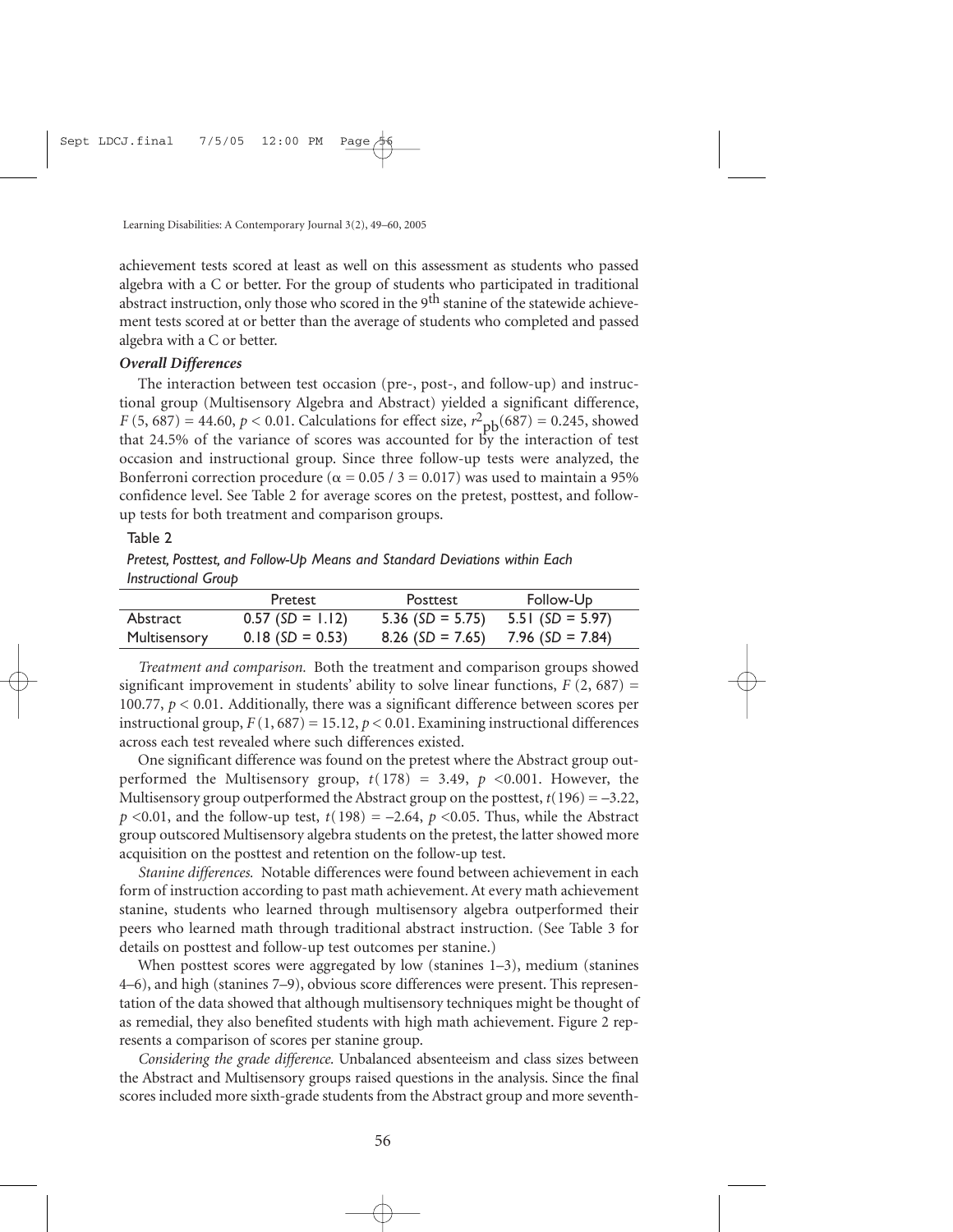| Posttest       |              |                |          |          |          |                   |                |                   |         |
|----------------|--------------|----------------|----------|----------|----------|-------------------|----------------|-------------------|---------|
| Stanine        |              | 2              | 3        | 4        | 5        | 6                 | 7              | 8                 | 9       |
| Abstract       |              | 1.14           | 1.78     | 3.19     | 5.32     | 5.50              | 7.14           | 7.54              | 11.83   |
|                |              | (2.04)         | (3.07)   | (3.76)   | (5.61)   | (4.00)            | (6.48)         | (7.90)            | (7.96)  |
|                | $n = 0$      | $n = 7$        | $n = 9$  | $n = 21$ |          | $n = 22$ $n = 24$ |                | $n = 21$ $n = 13$ | $n = 6$ |
| <b>CRA</b>     | 0            | 4.50           | 4.00     | 4.79     | 6.12     | 10.97             | 14.42          | 23                | 20.00   |
|                |              | (7.72)         | (4.72)   | (5.02)   | (5.22)   | (7.66)            | (9.26)         |                   | (4.39)  |
|                | $n = 1$      | $n = 4$        | $n = 14$ | $n = 19$ | $n = 25$ | $n = 29$          | $n = 12$       | $n = 1$           | $n = 3$ |
| Follow-Up Test |              |                |          |          |          |                   |                |                   |         |
| <b>Stanine</b> |              | $\overline{2}$ | 3        | 4        | 5        | 6                 | $\overline{7}$ | 8                 | 9       |
| Abstract       |              | 0.57           | 2.56     | 3.29     | 5.77     | 5.46              | 6.95           | 7.62              | 13.17   |
|                |              | (1.51)         | (3.36)   | (3.41)   | (6.68)   | (5.02)            | (5.98)         | (6.92)            | (8.93)  |
|                | $n = 0$      | $n = 7$        | $n = 9$  | $n = 21$ | $n = 22$ | $n = 24$ $n = 21$ |                | $n = 13$          | $n = 6$ |
| <b>CRA</b>     | $\mathbf{2}$ | 3.50           | 3.00     | 3.37     | 6.00     | 11.38             | 15.42          | 9.00              | 21.33   |
|                |              | (7.00)         | (3.53)   | (3.72)   | (5.86)   | (7.65)            | (9.43)         |                   | (6.43)  |
|                | $n = 1$      | $n = 4$        | $n = 14$ | $n = 19$ | $n = 25$ | $n = 29$ $n = 12$ |                | $n = 1$           | $n = 3$ |

Table 3 *Posttest and Follow-Up Means and Standard Deviations per Achievement Stanine*

grade students from the Multisensory groups, it was important to test for grade-wise differences that might account for the differences in posttest scores. Use of a one-way ANOVA revealed no significant difference between posttest scores of  $6^{\text{th}}$  and  $7^{\text{th}}$ graders who participated in abstract instruction,  $F(1, 121) = 0.85$ ,  $p > .05$ . In addition, use of another one-way ANOVA showed no significant difference existed between posttest scores of  $6<sup>th</sup>$  and  $7<sup>th</sup>$  graders who participated in the multisensory instruction,  $F(1, 106) = 0.04$ ,  $p > .05$ . In summation, the grade level at which students were introduced to the algebra skills using these procedures did not affect the posttest scores; therefore, grade level was not a significant factor in the test scores.

#### **DISCUSSION**

The findings from this quasi-experimental study provide insight into algebra education for middle-school students in inclusive settings. Not only do the statistical



*Figure 2.* Mean posttest score differences per achievement stanine grouping.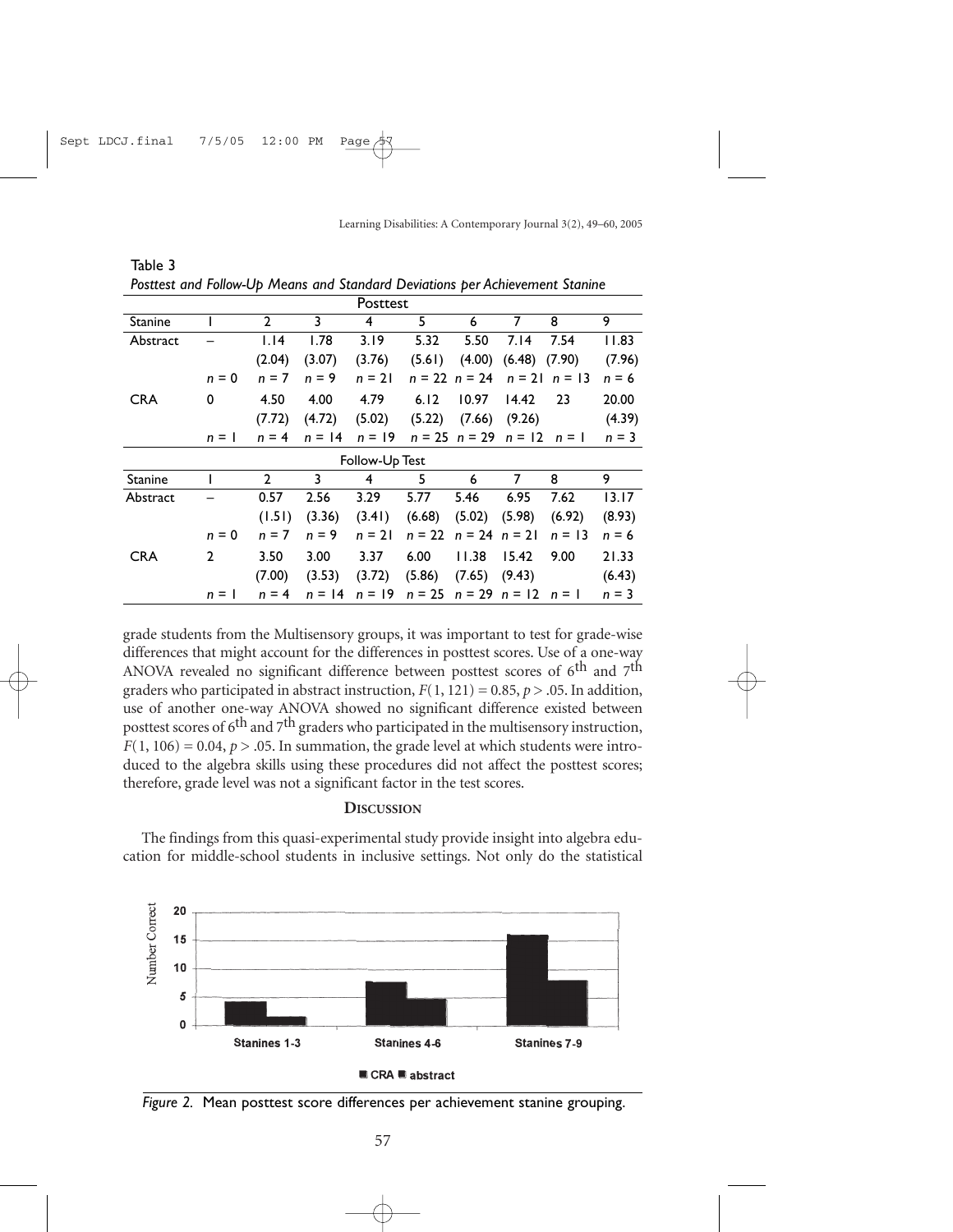analyses support CRA instruction for middle-school students who need remediation in math, they also support the use of CRA techniques for students with a history of high math achievement. This is different from research on early numeracy skills where researchers found that students with math difficulties rely more on concrete manipulations than students who are normally achieving (Jordan, Hanich, & Kaplan, 2003). Increasing student interactions in class and allowing students to experiment and examine algebra concepts may allow students of all levels to develop and remember procedural steps more accurately. Additionally, the use of this model involved students performing basic operations to help solve for variables. Although a few teachers complained before the instruction began that such operations may bore normally or higher achieving students, computing basic facts with manipulative objects may have helped students who had poor computational knowledge and skills. Regardless of the reason, interacting with the algebra concept using these manipulative objects and representations resulted in higher student performances immediately following instruction as well as three weeks after instruction ended.

#### *Weaknesses and Future Research*

The design and results of this study had some weaknesses. For example, high standard deviations in the treatment group's scores show that the model does not have an immediate effect for all sixth- and seventh-grade students with this content. Also, the high standard deviations in both groups' posttest and follow-up scores indicate that students enter algebra with different cognitive maturity towards abstractness. Oddly, this maturity is not easily identified as an age issue for the students in this study, since  $6<sup>th-</sup>$  and  $7<sup>th-</sup>$  grade students in both groups performed similarly. Additional research must focus on student variables that affect performance in algebra, such as cognitive maturity and previous instruction.

Another possible reason for the variable results for each group in the posttests may be the curriculum sequence that influenced this study. Few studies have identified effective algebra curriculum sequences for textbook writers to follow. Thus, school districts have adapted by setting pacing guides to match state standards regardless of the sequence of skills presented in textbooks.

A possible weakness in the analysis of the outcomes of this research was examining the results by comparing students' previous year's achievement stanines. Algebra is too unique in its concepts to assume we can predict students' success by their achievement in arithmetic (Witzel, 2003). The assumption was that if a student is poor in arithmetic, he will struggle in algebra. However, knowledge of arithmetic does not equal success in algebra. Research must continue to explore what variables lead to success in algebra over arithmetic.

#### *Implications*

The apparent success of the CRA model shows promise for inclusive settings where students are highly varied in their math abilities. The varied success across students illustrates how the model may benefit not only students who are struggling in math but also those who have a successful history in math. However, the success of this program should be viewed cautiously until reasons for the high standard deviations can be discovered and controlled.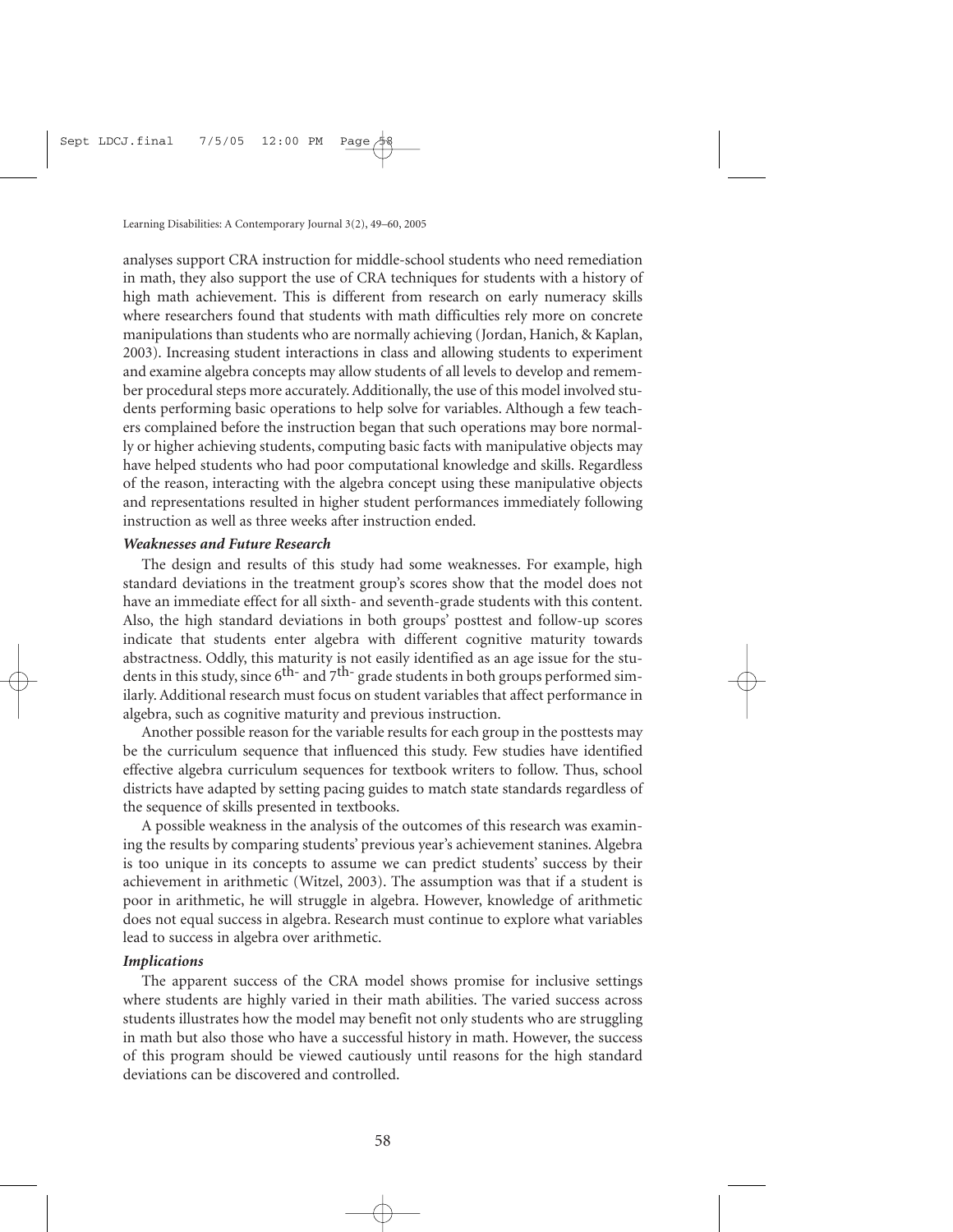The success of the model used in this study is founded on increased interactions with the concept and use of generalized arithmetic steps. Teachers should design classrooms to increase student interactions with new concepts that reinforce prior knowledge. Many teachers perform this function through warm-ups, guided practice using white boards, and open discourse with discussions of the relevance of each math skill. Teachers should continue to explore hands-on and pictorial approaches that effectively represent math procedures that lead to productive and efficient math skills connected to conceptual understanding.

*Bradley S. Witzel, Ph.D., is an Assistant Professor in the Department of Curriculum and Instruction. His major research interests are in the areas of math instruction and curriculum development for students with learning difficulties.*

#### **REFERENCES**

- Bottge, B. A. (2001). Reconceptualizing mathematics problem solving for low-achieving students. *Remedial and Special Education, 22,* 102.
- Bryant, D. P., Hartman, P., & Kim, S. A. (2003). Using explicit and strategic instruction to teach division skills to students with learning disabilities. *Exceptionality, 11,* 151–164.
- Butler, F. M., Miller, S. P., Crehan, K., Babbitt, B., & Pierce, T. (2003). Fraction instruction for students with mathematics disabilities: Comparing two teaching sequences. *Learning Disabilities Research and Practice, 18,* 99–111.
- Demby, A. (1997). Algebraic procedures used by 13- to 15-year-olds. *Educational Studies in Mathematics, 33,* 45–70.
- Goodson-Espy, T. (1995, April). *Understanding students' transitions from arithmetic to algebra: A constructivist explanation.* Paper presented at the annual meeting of the American Education Research Association, San Francisco, CA.
- Howard, P., Perry, B., & Conroy, J. (1995). *Mathematics and manipulatives: Views from the secondary school.* Paper presented at the annual meeting of the Association of Educational Research, Singapore.
- Hutchinson, N.L. (1993). Students with disabilities and mathematics education reform—Let the dialogue begin. *Remedial and Special Education, 14*(6), 20–23.
- Jordan, N. C., Hanich, L. B., & Kaplan, D. (2003). A longitudinal study of mathematical competencies in children with specific mathematics difficulties versus children with comorbid mathematics and reading difficulties. *Child Development, 74,* 834– 850.
- Jordan, L., Miller, M.D., & Mercer, C.D. (1999). The effects of concrete to semi-concrete to abstract instruction in the acquisition and retention of fraction concepts and skills. *Learning Disabilities: A Multidisciplinary Journal, 9,* 115–122.
- Kraayenoord, C. E., & Elkins, J. (2004). Learning difficulties in numeracy in Australia. *Journal of Learning Disabilities, 37,* 32–41.
- Lee, L., & Wheeler, D. (1989). The arithmetic connection. *Educational Studies in Mathematics, 20,* 41–54.
- Maccini, P., & Hughes, C. A. (2000). Effects of a problem-solving strategy on the introductory algebra performance of secondary students with learning disabilities. *Learning Disabilities Research and Practice, 15*(1), 10–21.
- McConnell, M., & Bhattacharya, D. N. (1999). Using the elegance of arithmetic to enhance the power of algebra. *The Mathematics Teacher, 92*(6), 492–495.
- Mercer, C. D., Jordan, L., & Miller, S. P. (1994). Implications of constructivism for teaching math to students with moderate to mild disabilities. *Journal of Special Education, 28,* 290–306.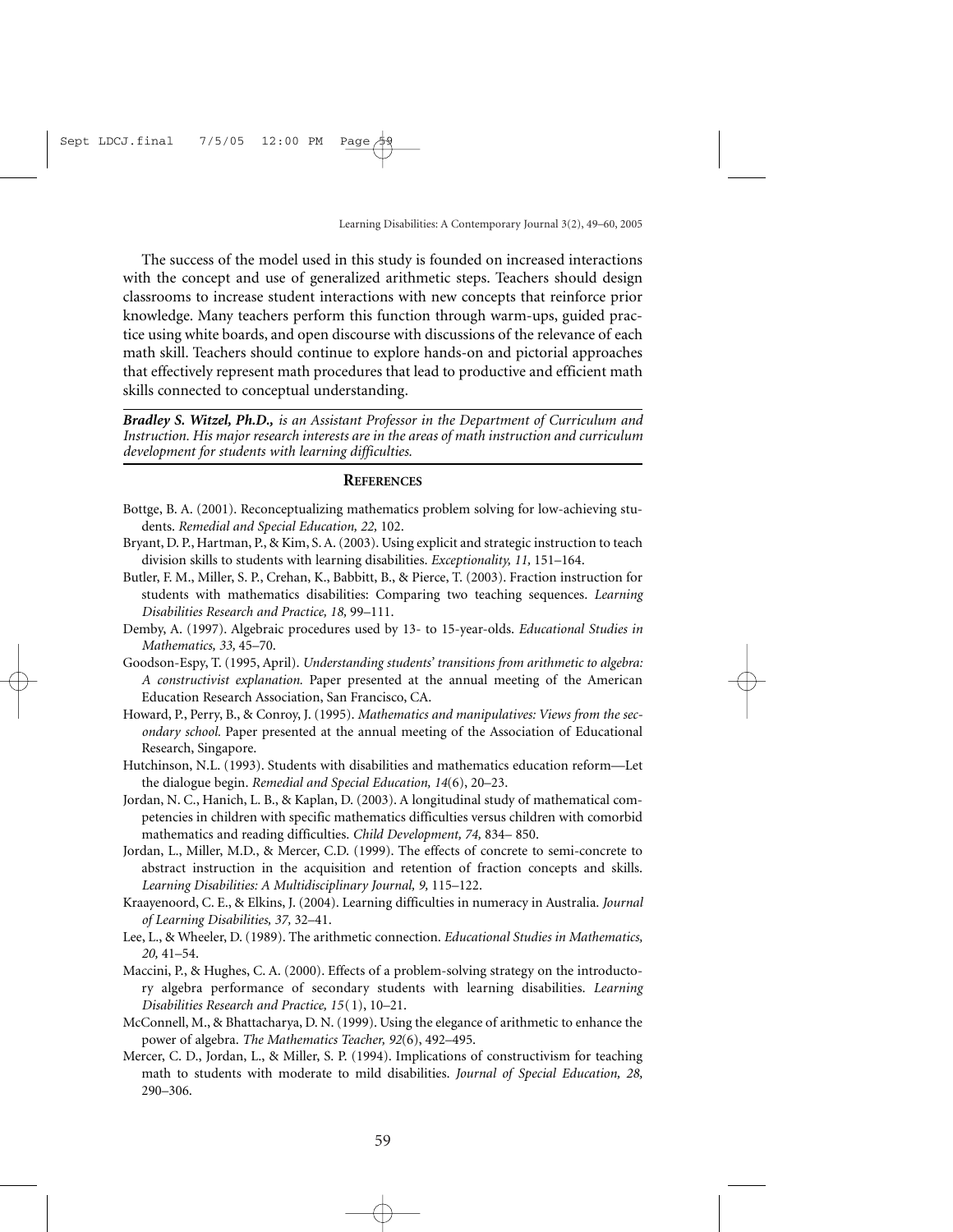- National Center on Educational Statistics. (1996). *National assessment of educational progress: Graduation requirements for math.* Washington DC: Author.
- National Center on Educational Statistics. (1999). *Highlights from the third international mathematics and science study.* Washington, DC: Author.
- National Council of Teachers of Mathematics. (2000). *Principles and standards for school mathematics.* Reston, VA: Author.
- Phillipp, R. A., & Schappelle, B. P. (1999). Algebra as generalized arithmetic: starting with the known for a change. *The Mathematics Teacher, 92,* 310–316.
- Stacey, K., & MacGregor, M. (1997). Students' understanding of algebraic notation: 11–15. *Educational Studies in Mathematics, 33,* 1–19.
- Witzel, B. S., Smith, S. W., & Brownell, B. T. (2001). How can I help students with learning disabilities in algebra? *Intervention in School and Clinic, 37,* 101–104.
- Witzel, B. S. (2003). The arithmetic to algebra gap for middle school students. *South Carolina Middle School Journal, 11,* 21–24.
- Witzel, B. S., Mercer, C. D., & Miller, M. D. (2003). Teaching algebra to students with learning difficulties: An investigation of an explicit instruction model. *Learning Disabilities Research and Practice, 18,* 121–131.
- Ysseldyke, J. E., Thurlow, M. L., Langenfeld, K. L., Nelson, J. R., Teelucksingh, E., & Seyfarth, A. (1998). *Educational results for students with disabilities: What do the data tell us?* (Technical Rep. No. 23). Minneapolis, MN: National Center on Educational Outcomes.
- Zawaiza, T. R. W., & Gerber, M. M. (1993). Effects of explicit instruction on math word-problem solving by community college students with learning disabilities. *Learning Disability Quarterly, 16,* 64–79.

Received November 25, 2004 Revised January 18, 2005 Accepted January 19, 2005

# When they learn to read,<br>they gain the **world**.

Students with learning and reading disabilities need special instruction to achieve. Their teachers need specialized skills to help their students learn and succeed. @learning offers eight online learning modules that cover crucial skills for reading teachers. Learn from programs developed by the Center for Research on Learning at the University of Kansas a leader in the research and development of teaching interventions for special needs students.



## Help them learn. Give them the world.



www.elearningcreations.co

To see a demo of these modules cli http://reading.elearningcreations.co

### learning

is pleased to offer these modules at nearly a 40% discount to LDW members.